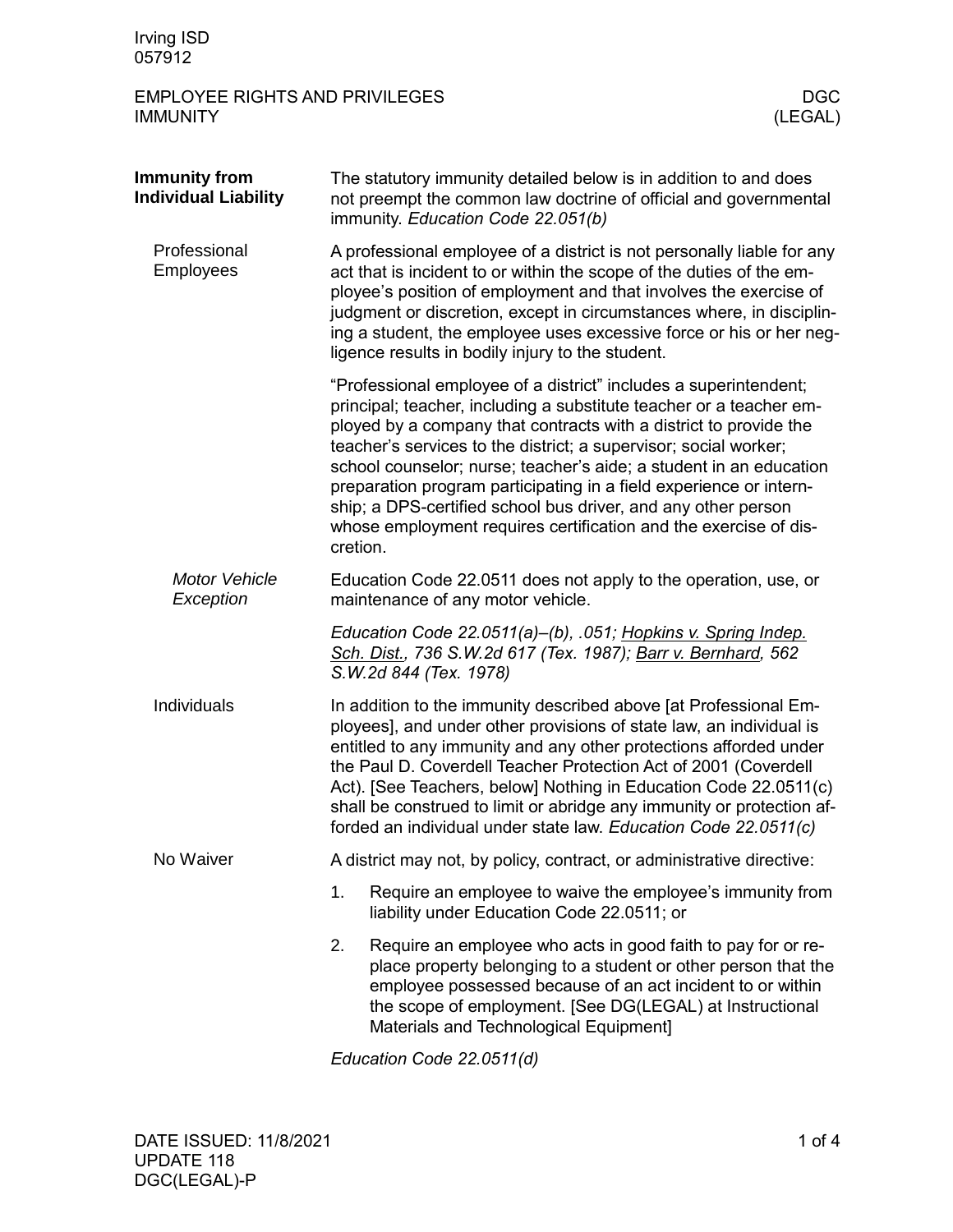## EMPLOYEE RIGHTS AND PRIVILEGES DGC DGC NATIONAL TEST OF REAL PRIVILEGES AND REAL PRIVILEGES **IMMUNITY**

| <b>Teachers (Coverdell</b><br>Act) | Except as provided in 20 U.S.C. Section 7946(b), no teacher in a<br>school shall be liable for harm caused by an act or omission of the<br>teacher on behalf of the school if: |                                                                                                                                                                                                                                                                                                                                |                                                                                                                                                                                                                                                                                      |  |  |
|------------------------------------|--------------------------------------------------------------------------------------------------------------------------------------------------------------------------------|--------------------------------------------------------------------------------------------------------------------------------------------------------------------------------------------------------------------------------------------------------------------------------------------------------------------------------|--------------------------------------------------------------------------------------------------------------------------------------------------------------------------------------------------------------------------------------------------------------------------------------|--|--|
|                                    | 1.                                                                                                                                                                             | The teacher was acting within the scope of the teacher's em-<br>ployment or responsibilities to a school or governmental en-<br>tity;                                                                                                                                                                                          |                                                                                                                                                                                                                                                                                      |  |  |
|                                    | 2.                                                                                                                                                                             |                                                                                                                                                                                                                                                                                                                                | The actions of the teacher were carried out in conformity with<br>federal, state, and local laws (including rules and regulations)<br>in furtherance of efforts to control, discipline, expel, or sus-<br>pend a student or maintain order or control in the classroom<br>or school; |  |  |
|                                    | 3.                                                                                                                                                                             | If appropriate or required, the teacher was properly licensed,<br>certified, or authorized by the appropriate authorities for the<br>activities or practice involved in the state in which the harm<br>occurred, where the activities were or practice was under-<br>taken within the scope of the teacher's responsibilities; |                                                                                                                                                                                                                                                                                      |  |  |
|                                    | 4.                                                                                                                                                                             | The harm was not caused by willful or criminal misconduct,<br>gross negligence, reckless misconduct, or a conscious, fla-<br>grant indifference to the rights or safety of the individual<br>harmed by the teacher; and                                                                                                        |                                                                                                                                                                                                                                                                                      |  |  |
|                                    | 5.                                                                                                                                                                             | The harm was not caused by the teacher's operating a motor<br>vehicle, vessel, aircraft, or other vehicle for which the state re-<br>quires the operator or the owner of the vehicle, craft, or vessel<br>to:                                                                                                                  |                                                                                                                                                                                                                                                                                      |  |  |
|                                    |                                                                                                                                                                                | a.                                                                                                                                                                                                                                                                                                                             | Possess an operator's license; or                                                                                                                                                                                                                                                    |  |  |
|                                    |                                                                                                                                                                                | b.                                                                                                                                                                                                                                                                                                                             | Maintain insurance.                                                                                                                                                                                                                                                                  |  |  |
|                                    | "Teacher" means:                                                                                                                                                               |                                                                                                                                                                                                                                                                                                                                |                                                                                                                                                                                                                                                                                      |  |  |
|                                    | 1.                                                                                                                                                                             | A teacher, instructor, principal, or administrator;                                                                                                                                                                                                                                                                            |                                                                                                                                                                                                                                                                                      |  |  |
|                                    | 2.                                                                                                                                                                             |                                                                                                                                                                                                                                                                                                                                | Another educational professional who works in a school;                                                                                                                                                                                                                              |  |  |
|                                    | 3.                                                                                                                                                                             |                                                                                                                                                                                                                                                                                                                                | An individual member of a school board (as distinct from the<br>board); or                                                                                                                                                                                                           |  |  |
|                                    | 4.                                                                                                                                                                             |                                                                                                                                                                                                                                                                                                                                | A professional or nonprofessional employee who works in a<br>school, and:                                                                                                                                                                                                            |  |  |
|                                    |                                                                                                                                                                                | a.                                                                                                                                                                                                                                                                                                                             | In the employee's job, maintains discipline or ensures<br>safety; or                                                                                                                                                                                                                 |  |  |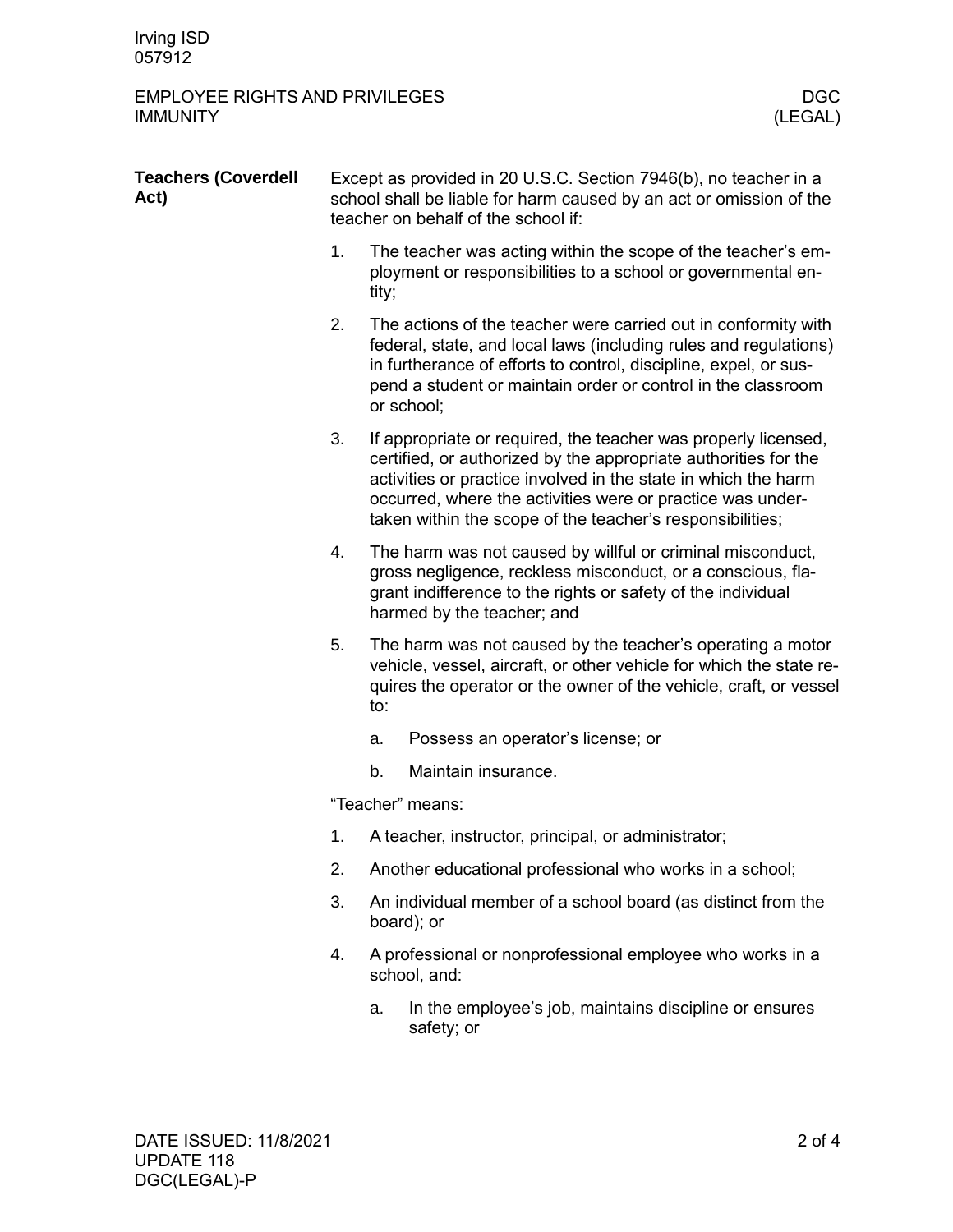## EMPLOYEE RIGHTS AND PRIVILEGES DGC DGC NATIONAL TYPE AND PRIVILEGES AND RESERVENT ON A RESERVENT OF A RESERVENT OF A RESERVENT OF A RESERVENT OF A RESERVENT OF A RESERVENT OF A RESERVENT OF A RESERVENT OF A RESERVENT OF A **IMMUNITY**

|                                                            |                                                                                                                                                                                                                                                                                                                                                                                                                                                               | b.      | In an emergency, is called on to maintain discipline or<br>ensure safety.                                                                                                                      |  |  |
|------------------------------------------------------------|---------------------------------------------------------------------------------------------------------------------------------------------------------------------------------------------------------------------------------------------------------------------------------------------------------------------------------------------------------------------------------------------------------------------------------------------------------------|---------|------------------------------------------------------------------------------------------------------------------------------------------------------------------------------------------------|--|--|
|                                                            |                                                                                                                                                                                                                                                                                                                                                                                                                                                               |         | 20 U.S.C. Sections 7943, 7946(a)                                                                                                                                                               |  |  |
| <b>Report of Drug</b><br><b>Offenses</b>                   | A teacher, administrator, or other district employee is not liable in<br>civil damages for reporting to a school administrator or governmen-<br>tal authority, in the exercise of professional judgment within the<br>scope of the teacher's, administrator's, or employee's duties, a stu-<br>dent whom the teacher suspects of using, passing, or selling, on<br>school property any of the following substances:                                           |         |                                                                                                                                                                                                |  |  |
|                                                            | 1.                                                                                                                                                                                                                                                                                                                                                                                                                                                            |         | Marijuana or a controlled substance, as defined by the Texas<br><b>Controlled Substances Act.</b>                                                                                              |  |  |
|                                                            | 2.                                                                                                                                                                                                                                                                                                                                                                                                                                                            | Act.    | A dangerous drug, as defined by the Texas Dangerous Drug                                                                                                                                       |  |  |
|                                                            | 3.                                                                                                                                                                                                                                                                                                                                                                                                                                                            | vapors. | An abusable glue or aerosol paint, as defined by Health and<br>Safety Code Chapter 485, or a volatile chemical, if the sub-<br>stance is used or sold for the purpose of inhaling its fumes or |  |  |
|                                                            | 4.                                                                                                                                                                                                                                                                                                                                                                                                                                                            |         | An alcoholic beverage, as defined by Section 1.04, Alcoholic<br>Beverage Code.                                                                                                                 |  |  |
|                                                            | Education Code 37.016                                                                                                                                                                                                                                                                                                                                                                                                                                         |         |                                                                                                                                                                                                |  |  |
| <b>Report to Local Law</b><br><b>Enforcement</b>           | A principal or person designated by the principal is not liable in civil<br>damages for making a good faith report to law enforcement, as re-<br>quired by law, of an activity specified at Education Code 37.015.<br>Education Code 37.015 [See GRAA]                                                                                                                                                                                                        |         |                                                                                                                                                                                                |  |  |
| <b>Child Abuse and</b><br><b>Maltreatment</b>              | The requirements of Education Code 38.0041 [regarding preven-<br>tion of abuse and other maltreatment of children, see FFG] are<br>considered to involve an employee's judgment and discretion and<br>are not considered ministerial acts for purposes of immunity from<br>liability under Education Code 22.0511 [see Immunity from Individ-<br>ual Liability, above]. Education Code 38.0041 [See DG regarding<br>protection from disciplinary proceedings] |         |                                                                                                                                                                                                |  |  |
| <b>Attendance</b><br><b>Committee</b><br><b>Membership</b> | A member of an attendance committee is not personally liable for<br>any act or omission arising out of duties as a member of an attend-<br>ance committee. Education Code 25.092(c)                                                                                                                                                                                                                                                                           |         |                                                                                                                                                                                                |  |  |
| <b>Administration of</b><br><b>Medication</b>              | A district, a board, and its employees shall be immune from civil lia-<br>bility for damages or injuries resulting from the administration of<br>medication to a student in accordance with Education Code<br>22.052. Education Code 22.052(a), (b) [See FFAC]                                                                                                                                                                                                |         |                                                                                                                                                                                                |  |  |